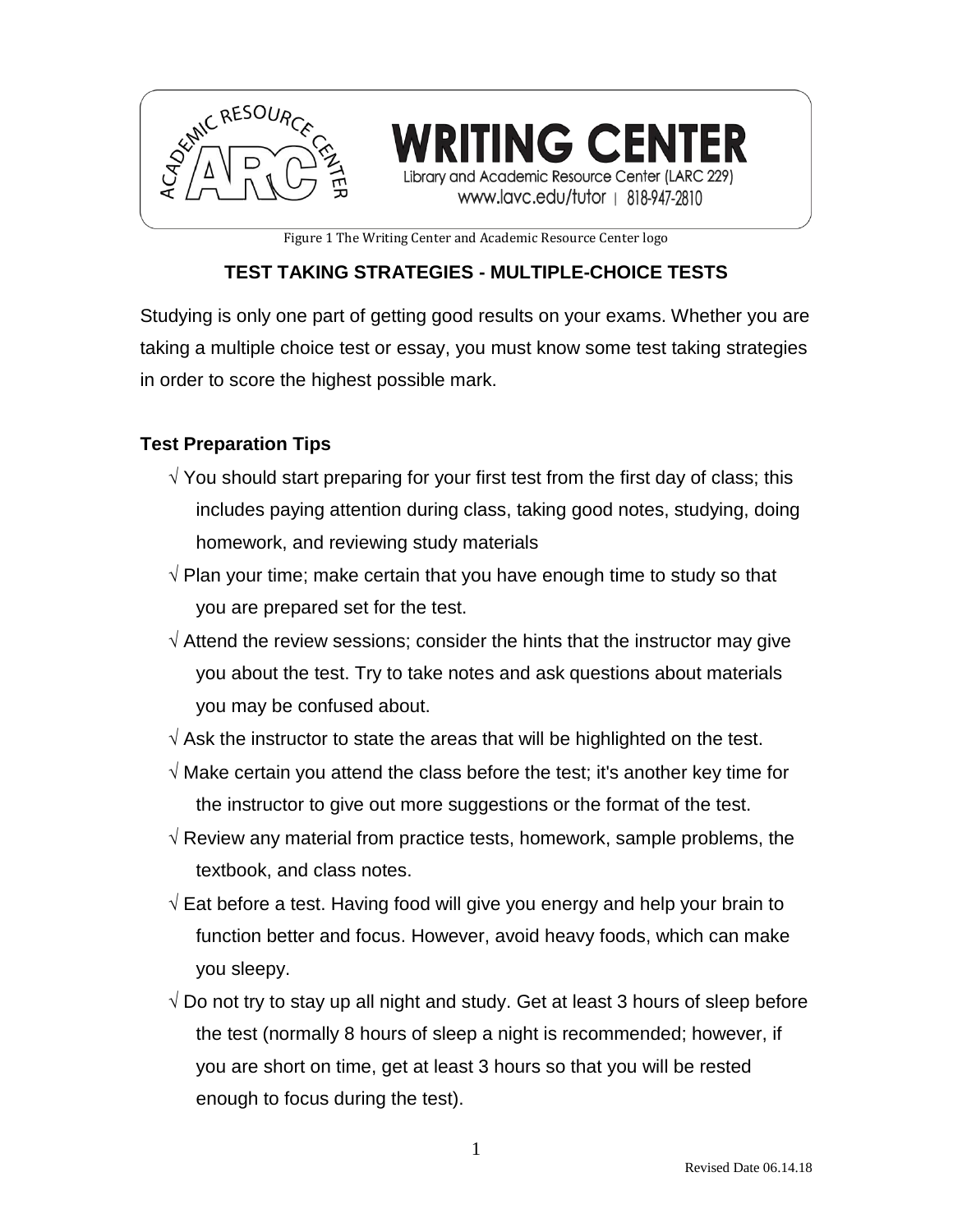- $\sqrt{P}$ ut the main ideas, information, and formulas onto a sheet that can be quickly reviewed many times. This makes it easier to hold on to the important concepts that will be on the test.
- $\sqrt{2}$  Show up at least 5 minutes before the test starts. This will allow you time for some last minute review, and it will give you time to relax before the test.
- $\sqrt{S}$  Set your alarm and have a backup alarm set as well.



Figure 2 Cartoon student

# **Test Taking Tips**

- $\sqrt{2}$  Bring at least two pens/pencils with good erasers, a calculator with enough batteries and any other resources that your instructor allows you to.
- $\sqrt{2}$  Bring a watch to the test so that you can have a better track of time.
- $\sqrt{K}$  Keep a positive approach throughout the whole test and try to stay calm. If you start to feel tense, take a few deep breaths to relax.
- $\sqrt{K}$  Keep your eyes on your own paper. You do not want to look like you are cheating and cause trouble for yourself.
- $\sqrt{ }$  When you first receive your test, do a quick scan through the whole test so that you know how to efficiently plan your time.
- $\sqrt{2}$  Do the easiest problems first. Do not stay on a problem that you are stuck on, especially when time is a factor.
- $\sqrt{2}$  Do the problems that have the greatest point values first.
- $\sqrt{P}$  Pace yourself. Do not rush. Read the entire question and take note of the details.
- $\sqrt{ }$  Write legibly. If the instructor is not able to read your handwriting, he/she will most likely mark it wrong.
- $\sqrt{ }$  Always read the whole question carefully. Do not make assumptions about what the question might be. Ask the instructor for more explanation if you do not understand what he/she is asking for on the test.
- $\sqrt{1}$  If you do not know an answer, leave it. Continue with the rest of the test and come back to it later. You may find some information in other parts of the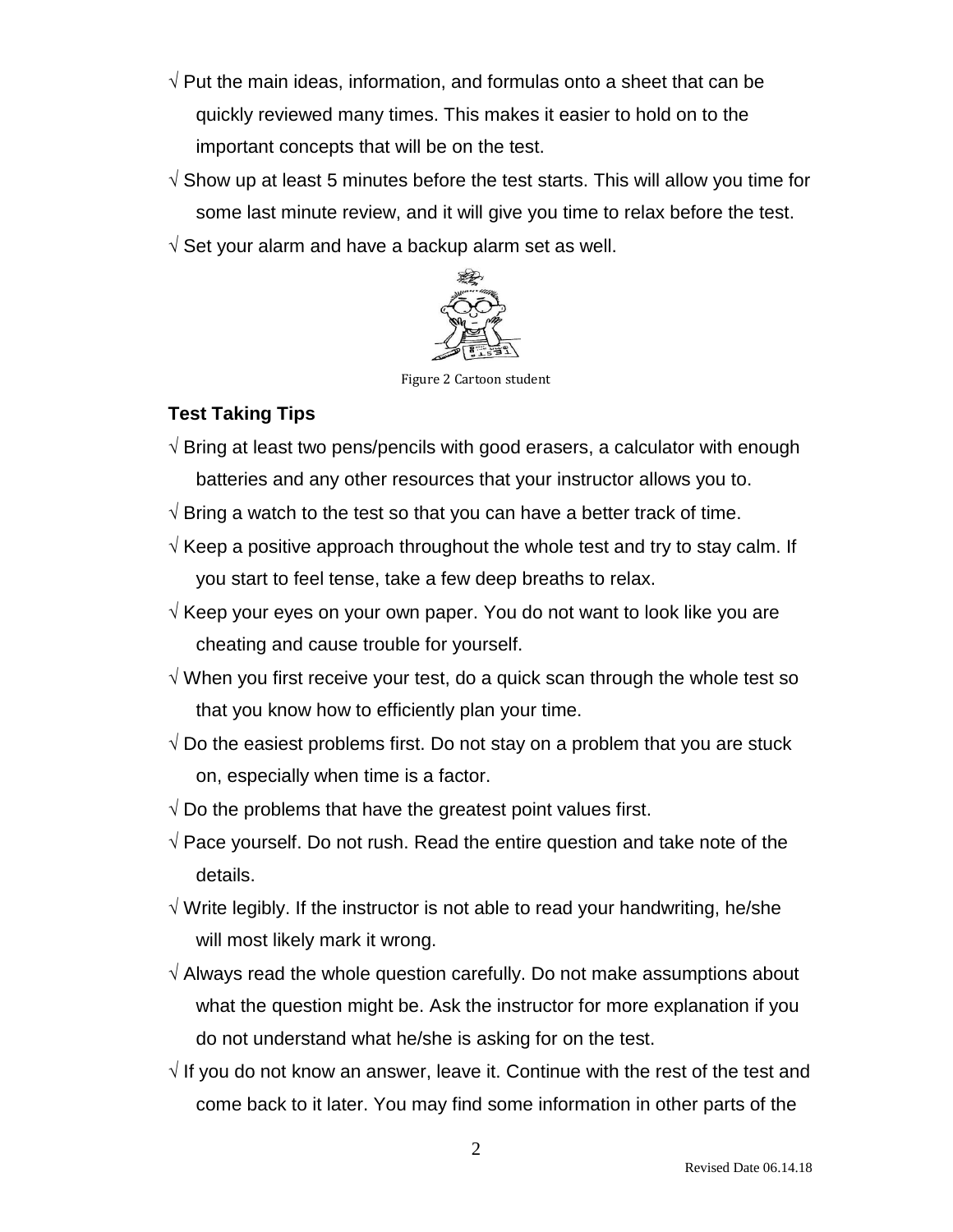test that may help you out with that question.

- $\sqrt{2}$  Do not pay attention to others if they finish before you. Concentrate on the test in front of you.
- $\sqrt{1}$  If you have extra time left when you are finished, review your test. Make certain that you have completed all the questions. Do not change an answer unless you misread or misunderstood the question because usually the first answer that you put is the correct one. Look out for unnecessary mistakes and proofread your essay and or short answer questions.
- $\sqrt{ }$  Double check to make sure that you put your first and last name on the test.

# **Post Test Tips**

- $\sqrt{ }$  Review your test when you get it back to make certain there are no grading mistakes.
- $\sqrt{ }$  Make certain that you understand your mistakes. Try to look the answers up, ask a classmate, or ask the instructor if you do not know the answer to a question.
- $\sqrt{ }$  Make sure to take notes on what the instructor wanted for an answer on the questions and problems that you were wrong if the instructor assesses the test in the class.
- $\sqrt{1}$  If you are not pleased with your grade, go to your instructor and see if you can do a make-up exam or any extra credit.
- $\sqrt{ }$  Keep the test as study material for future review and tests.

#### **Strategies for Taking Multiple Choice Tests**

A multiple-choice test usually has dozens of questions or items. For each question, you are supposed to choose the best choice among a set of four or five options.

#### **General Test Taking Strategies**

 $\sqrt{R}$  Read each question carefully and completely.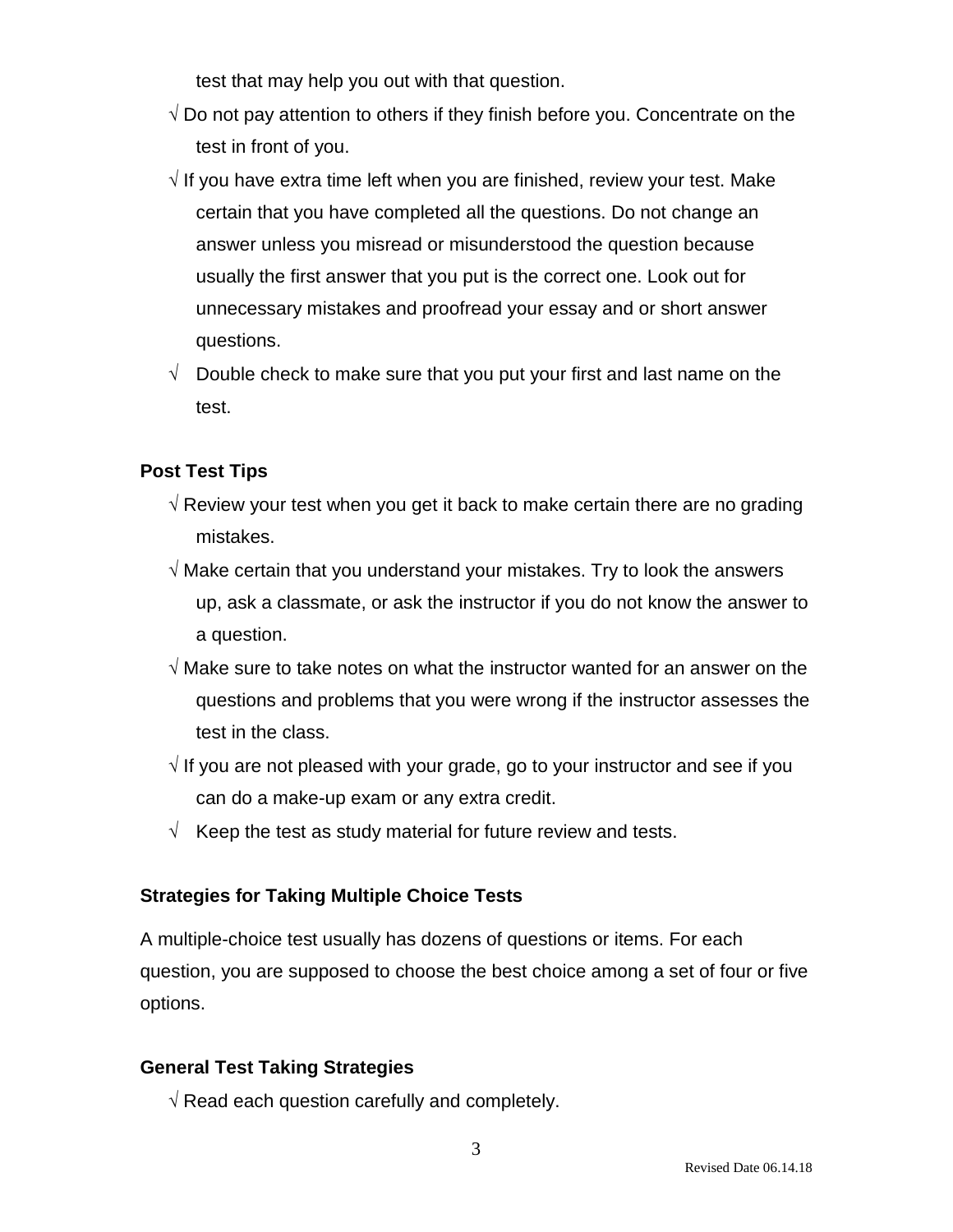- $\sqrt{2}$  Look over all the answer choices before answering.
- $\sqrt{P}$  Pace yourself if the test is timed. At the beginning, scan through to find out the number of questions on the test.
- $\sqrt{T}$ ake your time if the test is not timed.

# **Answering Options**

- $\sqrt{T}$  Try to answer a question before looking at the choices.
- $\sqrt{2}$  Go with your instinct. Most of the time, your instinct will give you the best choice for the answer.
- $\sqrt{2}$  Look at each answer choice as a true or false response. Select the "most" true" answer.
- $\sqrt{P}$  Paraphrase the question in other way, such as a statement using each answer in the sentence and decide which seems most true.
- $\sqrt{2}$  Circle or mark the questions that you do not know the answer to and continue working through the test. Save time to go back to the skipped questions at the end and review them, even if it means you have to guess the answer.

# **Eliminating Choices on Difficult Questions**

- $\sqrt{T}$ ry to rule out as many answers as you can when you are not sure about the correct answer.
- $\sqrt{}$  Use your understanding of word prefixes, suffixes, and roots to make smart guesses about unknown terms.
- $\sqrt{2}$  Look out for the use of negative terms used in answers, such as *none, not,* and *never.*
- Look out for superlatives in answer choices, such as *all, more, always*, and *only.*
- $\sqrt{ }$  Superlatives usually indicate a certain fact.

#### **Guessing Strategies**

These strategies are most useful when guessing is the best option you have. These strategies can increase chances of getting the right answer but they do not guarantee it.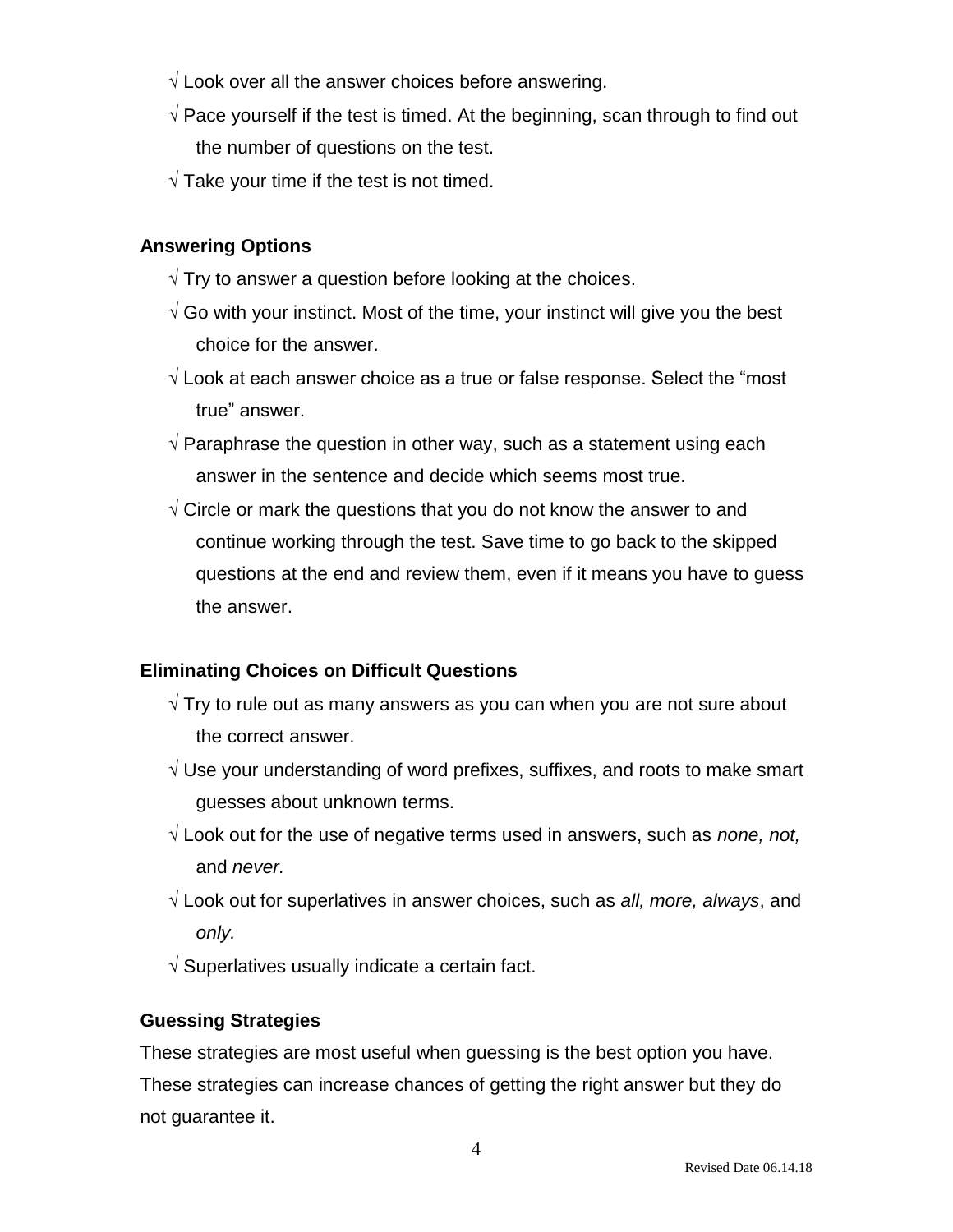- $\sqrt{ }$  Always use the method of elimination first.
- $\sqrt{\phantom{a}}$  Choose the most accurate answer.
- $\sqrt{\phantom{a}}$  Stay away from answers that seem out of context.
- $\sqrt{\phantom{a}}$  Choose a numerical answer from the middle of the range, not from either extreme.
- $\sqrt{\phantom{a}}$  Select the most general answer when other choices are specific. However, sometimes the more specific answer is a better choice if all the answers are too general.
- $\sqrt{\phantom{a}}$  When other answers are much shorter, pick the longest one.
- $\sqrt{\phantom{a}}$  Select the answer with a *middle value* when other answers are higher or lower.
- $\sqrt{ }$  Don't pick the similar answers.
- $\sqrt{\phantom{a}}$  Select one of two opposite answers.
- $\sqrt{\phantom{a}}$  Select the answer that is grammatically correct. For example, a and an = singular, *are* = plural.
- $\sqrt{ }$  Select the answer that has the closest meaning to words in the question or statement.
- $\sqrt{ }$  Count the number of blanks in fill-in questions or statements.
- $\sqrt{ }$  Select from among recognizable answers. Stay away from unknown options.
- $\sqrt{\phantom{a}}$  Pick the most reasonable answer to you.
- $\sqrt{\phantom{a}}$  Stay away from answers with absolute terms in them, such as *always*, *never, every, none, all*, *only*.



# **EXERCISE**

Try to use at least one strategy mentioned in the handout to answer the multiple choice questions below:

- 1. The word tale is synonymous with:
- A. Lyric